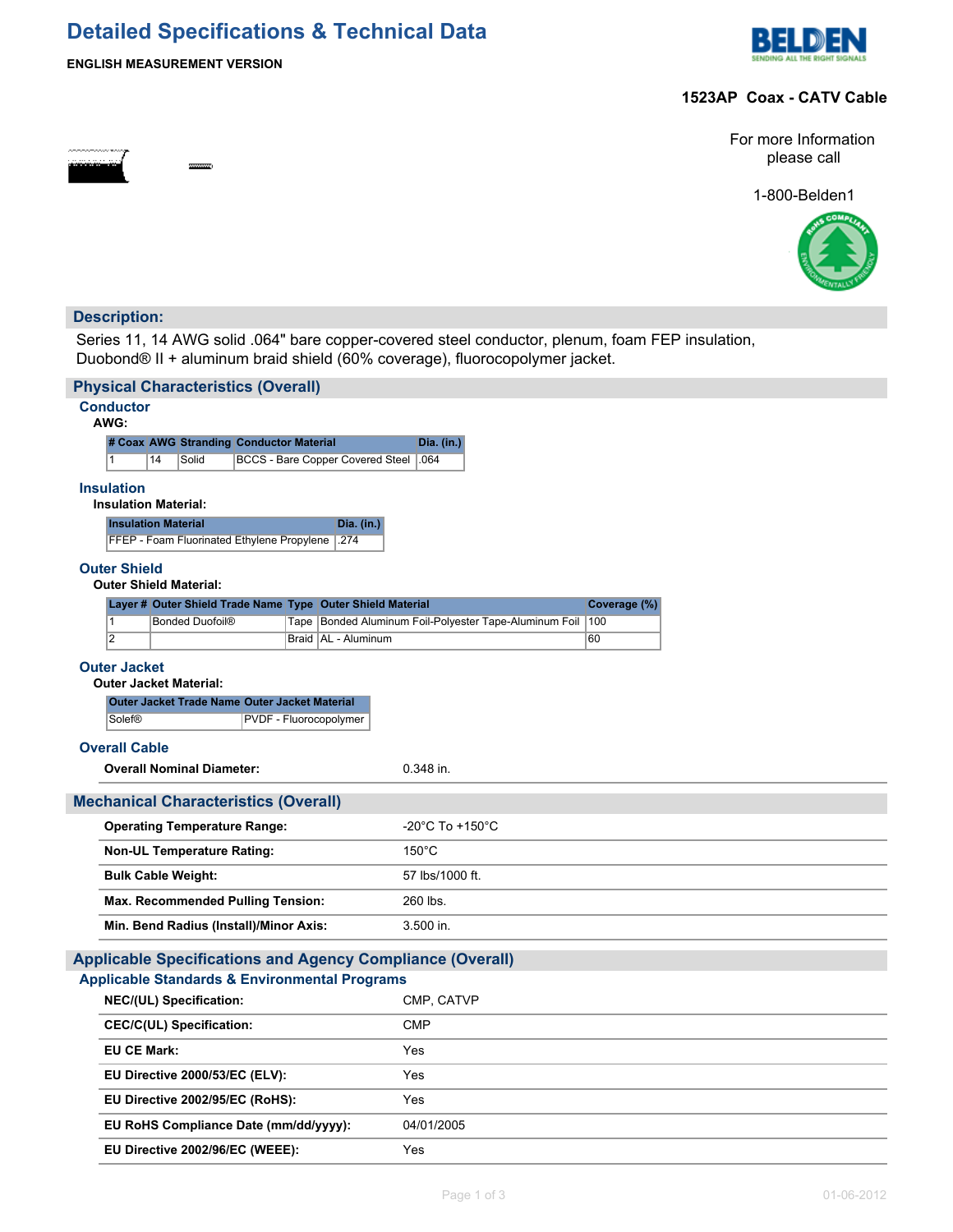# **Detailed Specifications & Technical Data**

## **ENGLISH MEASUREMENT VERSION**



### **1523AP Coax - CATV Cable**

| Yes             |
|-----------------|
| Yes             |
| Yes             |
| Series 11       |
|                 |
| FT <sub>6</sub> |
|                 |
| Yes             |
| 1523A           |
|                 |

## **Electrical Characteristics (Overall)**

**Nom. Characteristic Impedance: Impedance (Ohm)** 75 **Nom. Inductance: Inductance (µH/ft)**  $.106$ 

**Nom. Capacitance Conductor to Shield:**

**Capacitance (pF/ft)** 16.3

**Nominal Velocity of Propagation:**

**VP (%)** 83

**Nominal Delay:**

**Delay (ns/ft)**

1.21

**Nom. Conductor DC Resistance:**

## **DCR @ 20°C (Ohm/1000 ft)**

11.0

**Nominal Outer Shield DC Resistance:**

#### **DCR @ 20°C (Ohm/1000 ft)**

 $\overline{4.1}$ 

**Nom. Attenuation:**

#### **Freq. (MHz) Attenuation (dB/100 ft.)**

| 1    | $\overline{2}$ |
|------|----------------|
| 10   | $\mathcal{A}$  |
| 50   | 1.0            |
| 100  | 1.4            |
| 200  | 2.3            |
| 400  | 3.7            |
| 700  | 5.3            |
| 900  | 6.4            |
| 1000 | 6.9            |

#### **Max. Operating Voltage - UL:**

#### **Voltage**

300 V RMS

#### **Max. Operating Voltage - Non-UL:**

**Voltage** 300 V RMS

#### **Minimum Structural Return Loss:**

|  | Description Freq. (MHz) Start Freq. (MHz) Stop Freq. (MHz) Min. SRL (dB) |      |    |
|--|--------------------------------------------------------------------------|------|----|
|  |                                                                          | 1000 | 20 |